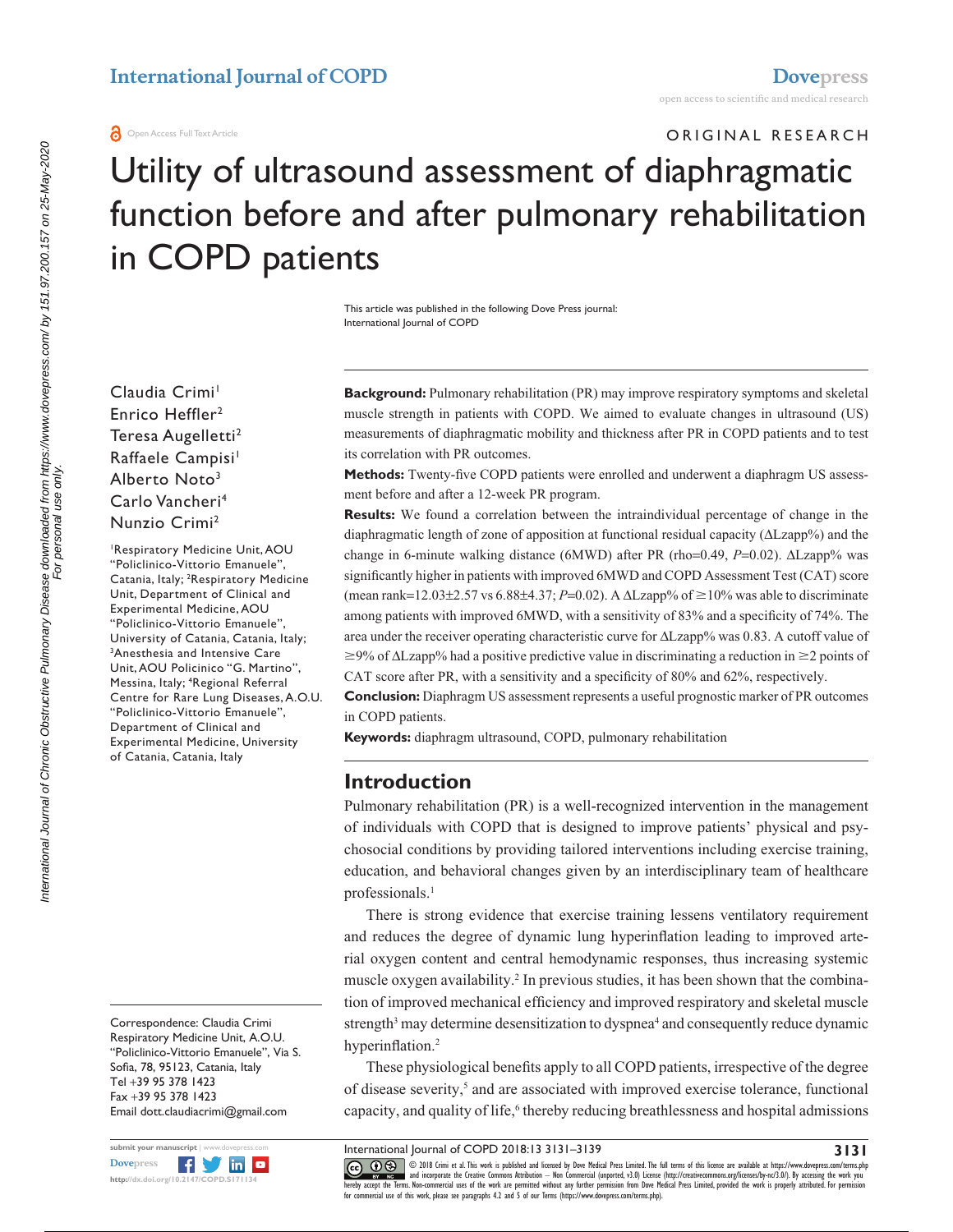and improving recovery after exacerbation.<sup>1</sup> However, the responses to PR may vary significantly among individuals. Many studies were not able to detect significant changes in forced expiratory volume in the first second  $(FEV_1)$ , forced vital capacity (FVC), and  $\text{FEV}_1/\text{FVC}$  values after PR.<sup>7-9</sup> Thus, a wide range of outcome measures has been described to assess clinically relevant outcomes after PR. The decision to incorporate more sophisticated tests mainly depends on the available resources and the philosophy of each PR center.10 Recently, Smargiassi et al have demonstrated the possible role of ultrasound (US) measurement of diaphragm thickness and thickening at the zone of apposition (zapp) at the end of a maximal inspiration might be a useful tool to estimate lung hyperinflation.<sup>11</sup> Moreover, US analysis of the diaphragmatic excursion has been correlated with bronchial obstruction.<sup>12</sup> Thus, we hypothesized that US variation of diaphragm mobility and thickness before and after a PR program may represent good markers of the effects of a successful PR program in COPD patients and that these changes may correlate with positive outcome measures postrehabilitation.

Therefore, we aimed to estimate the role of US assessment of diaphragm function in COPD patients undergoing a PR program and in the detection of postrehabilitation outcomes.

# **Materials and methods** Study design and participants

This prospective observational study was conducted in the Pulmonary Rehabilitation Unit at Policlinico University Hospital, Catania, Italy, between November 2017 and March 2018. Inclusion criteria were as follows: a confirmed diagnosis of COPD according to GOLD criteria,<sup>13</sup> current or former smoke history of at least 10 pack/years with clinical indication for PR according to British Thoracic Society guidelines<sup>14</sup> and no exacerbation in the past 12 weeks; patients with pacemaker, unstable angina, recent myocardial infarction, lung cancer, neurological diseases, pleural effusion, interstitial lung diseases, and recent major surgery were excluded.

Forty-seven out of fifty-five consecutive COPD patients (41 males, 87.3%) were referred for PR during the study period; thirty-seven of those patients met the inclusion criteria and were enrolled in the present study. Twenty-five patients fully completed the 12-week PR program and were considered for data analysis.

# **Methods**

Eligible patients were assessed for pulmonary function, 6-minute walking test (6MWT), and US assessment of

diaphragmatic function and of *quadriceps femoris* transverse section; all the measurements were done before and after PR. Dyspnea and health status were graded using the modified Medical Research Council (mMRC) dyspnea scale<sup>15</sup> and COPD Assessment Test (CAT) scale,<sup>16</sup> respectively; BODE index<sup>17</sup> and Charlson index<sup>18</sup> were also used for calculation. Written informed consent was obtained from all participants; Institutional Review Board of Policlinico Hospital, Catania, approved the study (IRB # 0017237).

# Pulmonary function tests

Pulmonary function tests, spirometry and plethysmography (Medical Graphics, St Paul, MN, USA), were performed following standard protocols,<sup>19,20</sup> based on reference equations.<sup>21</sup> Arterial blood gas (ABG) analysis was performed in all patients.

# Ultrasonographic measurements

US measurements were performed using an US machine with probes of 2–6 and 6–15 MHz (Sonoscape A6 e Logic Book GE). Diaphragm US recordings were performed as previously described<sup>11</sup> by the same investigator (Dr Teresa Augelletti), a physician trained in internal and thoracic echography, who was blinded to patients' PR outcomes. The excursion of right hemi-diaphragm during quiet breathing, at tidal volume (CV), and during deep breathing, at total lung capacity (TLC), starting from normal end-expiratory volume (functional residual capacity, FRC) was measured using a convex probe of 3.5 MHz with M-mode technique, and measurements were obtained at CV and at TLC. We considered normal values as previously defined.22,23 Measurements of diaphragm kinetics at the zapp were performed as previously described,<sup>24</sup> with a probe of 6–15 MHz. Diaphragm thickness was measured at zapp using B-mode US imaging. The zapp was measured at the closest point to the "curtain sign" in which the two hyperecogenic parallel layers of diaphragm were clearly identified in the right intercostal position. We measured the distance of zapp from the skin, its thickness (Szapp), and its length (Lzapp) at different lung volumes: FRC and TLC. It was not possible to evaluate Lzapp at the end of maximal expiration (residual volume, RV) for which a longer linear probe is required. We considered only US measurements obtained at patients' right side for statistical analysis, as left side offers a poor acoustic window in the majority of patients, as in previous studies.<sup>25</sup> Measurements of quadriceps femoris transverse section were performed as previously described,<sup>26</sup> taking into account the average of three subsequent measurements. The percentages of change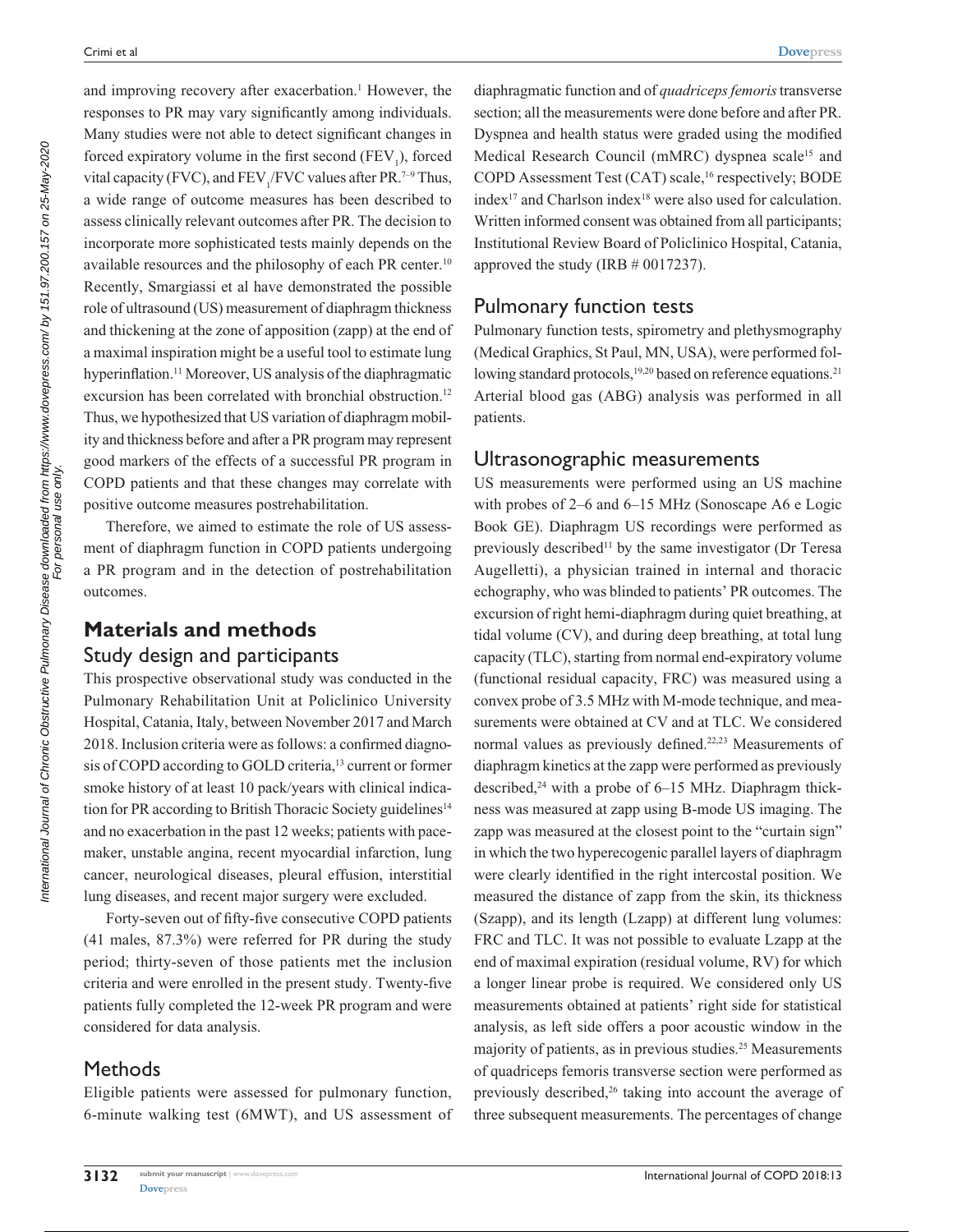$(\Delta\%)$  of US measurements before and after PR for diaphragm zapp were defined as ΔLzapp TLC%, ΔLzapp FRC%, ΔSzapp TLC%,  $\Delta$ Szapp FRC%; the  $\Delta$ % for diaphragmatic excursion was defined as ΔQuiet Breathing% and ΔDeep Breathing%. The percentage of change of rectus femoris area was outlined as ΔRectus Femoris Area%.

### Pulmonary rehabilitation

All subjects participated in a 12-week, 3 sessions per week, out-patient-based PR program. The PR training included upper and lower extremity endurance and strength training.<sup>1</sup> Exercise sessions were conducted for 60 minutes: 10-minute warm-up period, 40-minute aerobic activity, and 10-minute cool-down period. The aerobic activity was composed of the following: 20 minutes of lower limb endurance training by walking on a treadmill or cycling with an exercise intensity target set at a speed of 60% of the speed of their 6MWT, upper extremity endurance training (arm exercise lifting or stretching elastic bands), and strength training (weight lifting, diagonal arm raises, arm abduction into elevation and reverse, forward flexion, and reverse and straight leg rises). Work rate, SpO<sub>2</sub>, heart rate, dyspnea scores, and leg fatigue were monitored during the sessions.

#### Outcome measurements

We wanted to explore patients' interindividual changes of clinical and US parameters after PR. Moreover, to determine the clinically meaningful responsiveness and effectiveness of PR, we evaluated whether patients achieved the accepted minimal clinically important difference (MCID) for the 6MWT and for the CAT score, after the 12-week PR programs. The MCID considered for 6MWT was 54 m as previously described.27 The MCID for the CAT has not been formally established but, based on its relationship with Saint George Respiratory Questionnaire (SGRQ), where a change of 4 points in the total score has been shown to represent the minimal clinically significant change and that this was equivalent to a decrease of 1.6 points in CAT score, we considered a reduction of at least 2 points in CAT score after PR as the MCID for CAT.28 Furthermore, we wanted to explore if the interindividual percentage of change in Lzapp measured by US was able to discriminate between patients who "markedly improved" after PR reaching the MCID at 6MWT and CAT.

## Statistical analysis

Baseline measurements and results were expressed as mean  $\pm$  SD or medians and interquartile ranges for continuous variables and percentage for categorical variables. Intraindividual changes in pulmonary function, dyspnea scores, US measurements, and 6MWD post-PR were assessed by Wilcoxon-signed rank test. We used the nonparametric analysis because the assumption of normality, assessed with Shapiro-Wilk test, was not fulfilled or the presence of outliers was detected for all the variables.

Spearman rank order correlation (rho) was used to estimate the strength of relationships between the intraindividual change of Lzapp at FRC (ΔLzapp%) and PR outcome expressed as intra-individual change of 6MWD.

Based on the MCID target, at a second stage, we split our patients into two groups:

- Markedly improved: those who improved after PR and reached the minimally clinically important difference of .54 m at 6MWD and a reduction of at least 2 points in CAT score;
- Slightly improved: those who improved after PR but were not able to reach the meaningful cutoff at 6MWD and CAT.

Mann–Whitney *U*-test was employed for comparisons between the groups of "markedly improved" patients (who reached the MCID for 6MWT and CAT) and "slightly improved" patients (who did not achieve the MCID for 6MWT and CAT).

In addition, the receiver operating characteristic (ROC) curves were constructed to assess the ability of ΔLzapp% to discriminate among "markedly improved" and "slightly improved" patients after PR. Youden index, a function of sensitivity and specificity, was calculated to find its maximal value for the determination of an optimal cutoff point of  $\Delta$ Lzapp% after PR in our population. A *P*-value < 0.05 was considered statistically significant. Statistical analyses were performed using SPSS 15.0.

## **Results**

The general and baseline characteristics of the study population are shown in Table 1.

All patients were clinically stable and in regular treatment with long-acting beta-2 agonist; 96% took a long-acting anticholinergic and 52% (n=13) were treated with inhaled corticosteroids. Patients continued their inhaled drug therapy throughout the study period. All patients attended the entire PR program and completed the 36 sessions (1 hour/session) planned.

All the patients significantly improved after PR in terms of pulmonary function, ABG, 6MWD, mMRC, and CAT score as shown in Table 2; statistically significant improvements after PR were observed also in US parameters of both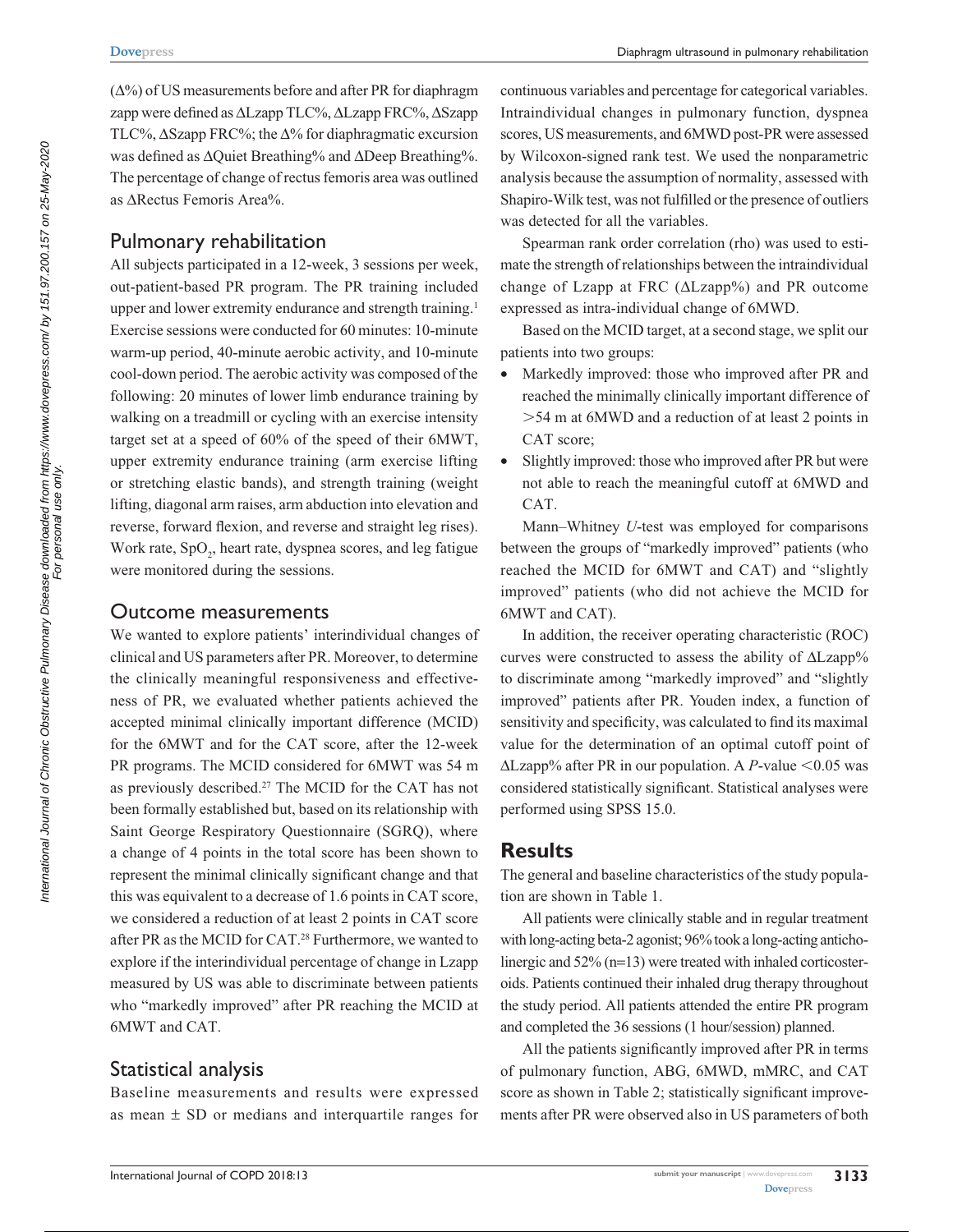|  |  | Table I Baseline characteristics of the population |  |  |
|--|--|----------------------------------------------------|--|--|
|--|--|----------------------------------------------------|--|--|

| <b>Characteristics</b> | $N=25$         |
|------------------------|----------------|
| Age (years)            | $70.6 \pm 6.5$ |
| BMI $(kg/m2)$          | 25.04±4.88     |
| Gender n (%)           |                |
| Female                 | 2(8.0%)        |
| Male                   | 23 (92.0%)     |
| Smoking history        |                |
| No smoker              | 1(4%)          |
| Current smoker         | 7 (28%)        |
| Ex-smoker              | 17 (68%)       |
| GOLD stages            |                |
|                        | $0(0\%)$       |
| $\mathbf{2}$           | 5(20%)         |
| 3                      | 14 (56%)       |
| 4                      | 6(24%)         |
| Charlson index         |                |
| 3                      | 5(20%)         |
| 4                      | 8 (32%)        |
| 5                      | 12 (48%)       |

**Note:** Data are presented as mean  $\pm$  SD or n (%).

**Abbreviations:** BMI, body mass index; GOLD, Global Initiative for Chronic Obstructive Lung Disease; Charlson index, Charlson comorbidity index.

diaphragm and quadriceps muscle measures as outlined in Table 3.

We found a moderate positive correlation between the intraindividual percentage of ΔLzapp% and the change in

|                |  | Table 2 Patients' characteristics before and after pulmonary |  |  |
|----------------|--|--------------------------------------------------------------|--|--|
| rehabilitation |  |                                                              |  |  |

| $N=25$                   | Pre-PR           | Post-PR          | P-value  |  |
|--------------------------|------------------|------------------|----------|--|
| Spirometry               |                  |                  |          |  |
| FVC%                     | $83(73 - 101)$   | 89 (76-102)      | 0.020    |  |
| FEV <sub>,</sub> %       | 43 (34-50)       | 48 (39 - 55)     | 0.001    |  |
| PEF%                     | 41 (40-50)       | 45 (40-51)       | 0.024    |  |
| FEV, / FVC%              | $41(34-46)$      | 53 (47–63)       | < 0.001  |  |
| VR%                      | 132 (103-155)    | 129 (100-144)    | 0.002    |  |
| TLC%                     | $105(97 - 115)$  | $102(97 - 112)$  | 0.040    |  |
| RV/TLC%                  | 48 (38-52)       | 45 (36-50)       | < 0.01   |  |
| Arterial blood gas       |                  |                  |          |  |
| pН                       | 7.41 (7.40-7.42) | 7.41 (7.40-7.42) |          |  |
| SaO,%                    | 94 (91-95)       | 93 (92-95)       | 0.008    |  |
| $PaO2$ , mmHg            | 65 (59-70)       | $67(60 - 71)$    | 0.016    |  |
| PaCO <sub>2</sub> , mmHg | 45 (41-49)       | 43 (40-45)       | 0.041    |  |
| $6MWD$ (m)               | 250 (150-350)    | 300 (210-400)    | $<$ 0.00 |  |
| <b>CAT</b>               | $26(21-34)$      | 24 (20-30)       | < 0.001  |  |
| <b>MRC</b>               | $4(3-4)$         | $3(2-3)$         | < 0.001  |  |
| <b>BODE</b>              | $6(4-7)$         | $4(3-6)$         | 0.001    |  |

**Note:** Data are presented as median (25th–75th percentiles).

**Abbreviations:** PFTs, pulmonary function tests; PR, pulmonary rehabilitation; FVC, forced vital capacity; FEV<sub>1</sub>, forced expiratory volume in 1 second; PEF, peak forced expiratory flow; FEV<sub>1</sub>/FVC, Tiffeneau index; RV, residual volume; TLC, total lung capacity; RV/TLC, Motley index; ABG, arterial blood gas; 6MWD, 6-minute walking distance; CAT, COPD Assessment Test; MRC, Medical Research Council dyspnea score; BODE, BODE index (Body mass index, airflow Obstruction, Dyspnea, and Exercise).

6MWD before and after PR (rho=0.49, *P*=0.02, Figure 1). When grouping our patients in markedly improved (those who improved after PR and reached the MCID of  $>54$  m at 6MWD and a reduction of 2 points of CAT) and slightly improved (those who improved after PR but were not able to reach the meaningful cutoff at 6MWD and CAT, respectively), we found that the intra-individual ΔLzapp% was significantly higher in the group of "markedly improved" compared to the group of "slightly improved" patients (mean rank=12.03±2.57 vs  $6.88\pm4.37$ , respectively) ( $P=0.02$ ) as shown in Figure 2. The percentages of changes of US measurements between the group of "markedly improved" and "slightly improved" patients at 6MWT are shown in Table 4.

Similarly, we found a statistically significant increase in ΔLzapp% post-PR in the "markedly improved" patients (who reached the MCID for the CAT score) compared to "slightly improved" patients (who did not achieve the MCID goal) (10.70±3.20 vs 6.21±4.65, *P*=0.04), as shown in Figure 3. All the percentages of changes of US measurements between the group of "markedly improved" and "slightly improved" patients at CAT score are shown in Table 5.

In addition, we plotted ROC curves to determine ΔLzapp% with the best sensitivity and specificity to discriminate between patients that "markedly improved" after PR (who reached the threshold of MCID for 6MWT and CAT) and "slightly improved" (who did not achieve the MCID goals). Based on the maximal Youden indexes, the cutoff value able to differentiate between "markedly improved" and "slightly improved" patients at the 6MWT after PR was a ΔLzapp% of  $\geq$ 10% with a sensitivity and a specificity of 83% and 74%, respectively (CI 95% 0.64–1, *P*=0.02). The area under the ROC curve for ΔLzapp% was 0.83 (Figure 4). A cutoff value of  $>9\%$  of  $\Delta$ Lzapp% had a positive predictive value in discriminating MCID for the CAT after PR. Considering this cutoff, the sensitivity and the specificity were 80% and 62%, respectively (CI 95% 0.55–0.97, *P*=0.04), and the area under the ROC curve for  $\Delta$ Lzapp% was 0.76 (Figure 5).

#### **Discussion**

The results of our study showed that the US assessment of diaphragmatic function was able to accurately identify COPD patients who meaningfully improved after PR.

To our knowledge, this is the first study investigating the role of diaphragm US as a possible outcome of PR in subjects with COPD.

Since the available nonimaging diagnostic tests to assess diaphragmatic function are complex and relatively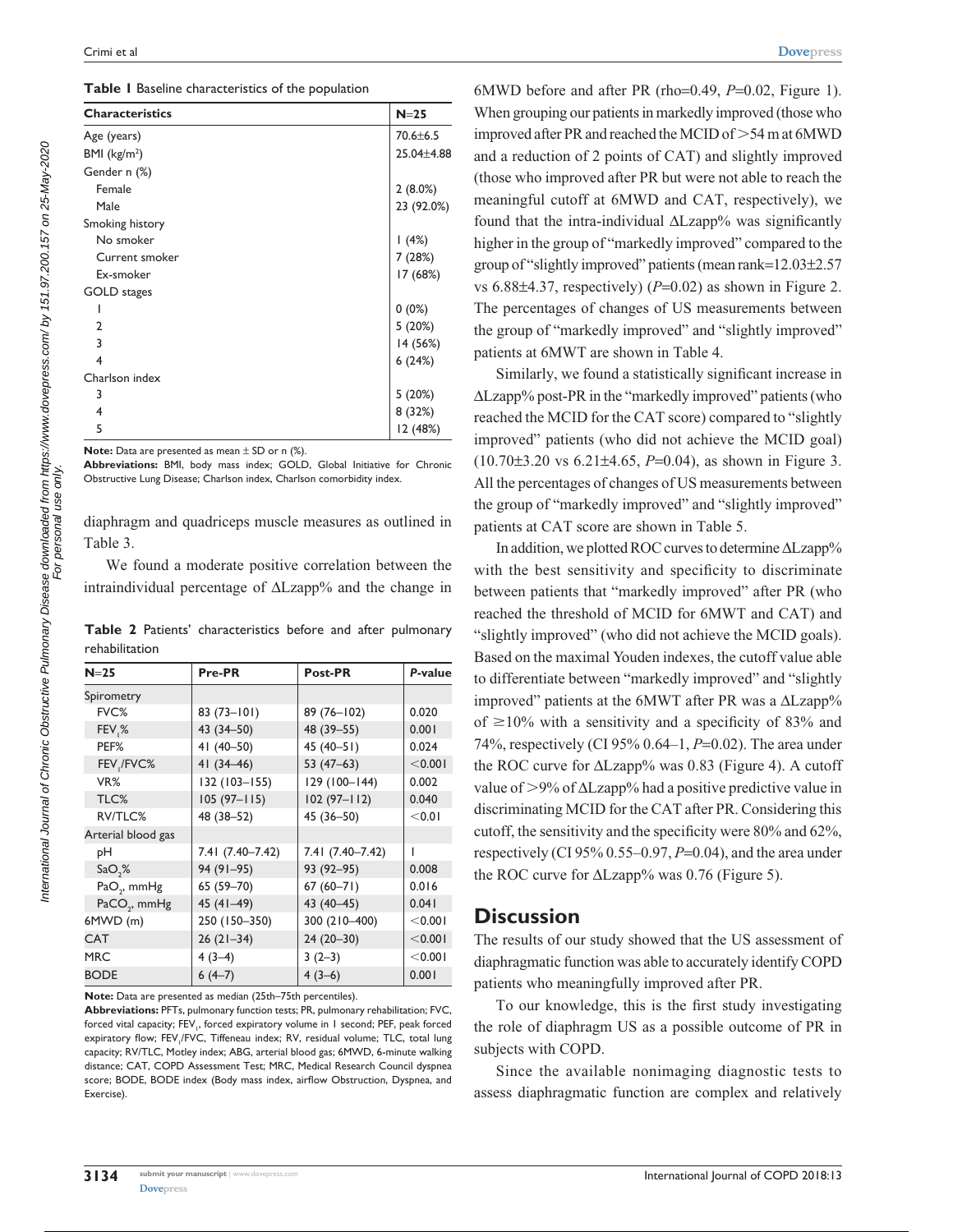| $N=25$                       | Pre-PR      | Post-PR       | P-value |
|------------------------------|-------------|---------------|---------|
| Diaphragm zapp (mm)          |             |               |         |
| Lzapp TLC                    | $26(18-31)$ | $23(19-26)$   | 0.002   |
| Lzapp FRC                    | $38(32-41)$ | $41(35-44)$   | < 0.001 |
| Szapp TLC                    | $5(3-6)$    | $4(3-5)$      | 0.001   |
| Szapp FRC                    | $4(3-4)$    | $3(3-4)$      | 0.027   |
| Diaphragmatic excursion (mm) |             |               |         |
| Quiet breathing              | $23(16-27)$ | $27(22-31)$   | < 0.001 |
| Deep breathing               | $36(25-53)$ | $50(35 - 58)$ | < 0.001 |
| Rectus femoris area $(m2)$   | $4(3-4)$    | $4(3-5)$      | < 0.001 |

**Table 3** Patients' ultrasonographic characteristics before and after pulmonary rehabilitation

**Note:** Data are presented as median (25th–75th percentiles).

**Abbreviations:** PR, pulmonary rehabilitation; zapp, diaphragm zone of apposition; Lzapp, length of diaphragm zone of apposition; Szapp, thickness of diaphragm zone of apposition; TLC, total lung capacity; FRC, functional residual capacity.

invasive,29 several functional imaging techniques have been used over time; the most simple method to perform and easy to interpret is the fluoroscopy,  $30,31$  which can assess the dome excursion through the sniff test but it involves a significant exposure to ionizing radiation.

Alternatively, chest X-ray and computed tomography (CT) have been used but the possibility of having a dynamic imaging is limited; dynamic magnetic resonance imaging (MRI) has also been described, but it has the limitation of high costs.<sup>32</sup>

Moreover, drawbacks of all these techniques include limited availability and the need for patient transport. Recently, Chun et  $al^{33}$  showed that fluoroscopy is an effective and cost-saving technique for evaluating pulmonary rehabilitation in a small cohort of COPD patients compared with CT or MRI, but Houston et al had already clearly stated that US has several advantages over fluoroscopy and it should be considered as the method of choice when studying diaphragm function.34

The US assessment of diaphragmatic function has been widely and successfully used to detect the presence of diaphragm dysfunction as a postsurgical complication,<sup>35</sup> to identify the occurrence of ventilator-induced diaphragm injury,  $36,37$  to evaluate diaphragm dome motion<sup>25</sup> during spontaneous breathing weaning trials,<sup>38</sup> to quantify the work of breathing<sup>39</sup> and titrate ventilatory support,<sup>39-41</sup> and to





**Note:** Spearman rank order correlation between the change (%) of Lzapp at FRC and the change (delta meters) in 6MWD before and after PR (rho=0.49, P=0.02). **Abbreviations:** Lzapp, diaphragm zone of apposition length; FRC, functional residual capacity; 6MWD, 6-minute walking distance; 6MWT, 6-minute walking test.



**Figure 2** Difference in ΔLzapp% between patients with a minimal clinically significant difference for 6MWD after PR.

**Notes:** Box plots illustrating the change (%) of Lzapp at FRC between patients who "slightly improved" (who performed a 6MWD of <54 m) or "markedly improved" (who performed a 6MWD of >54 m) at the 6MWT after PR, \**P*<0.05 (Mann-Whitney *U*-test). The red line represents the ΔLzapp% cutoff value determined by the receiver operating characteristic (ROC) curve analysis showed in Figure 4.

**Abbreviations:** Lzapp, length of diaphragm zone of apposition; FRC, functional residual capacity; 6MWD, 6-minute walking distance; 6MWT, 6-minute walking test; PR, pulmonary rehabilitation.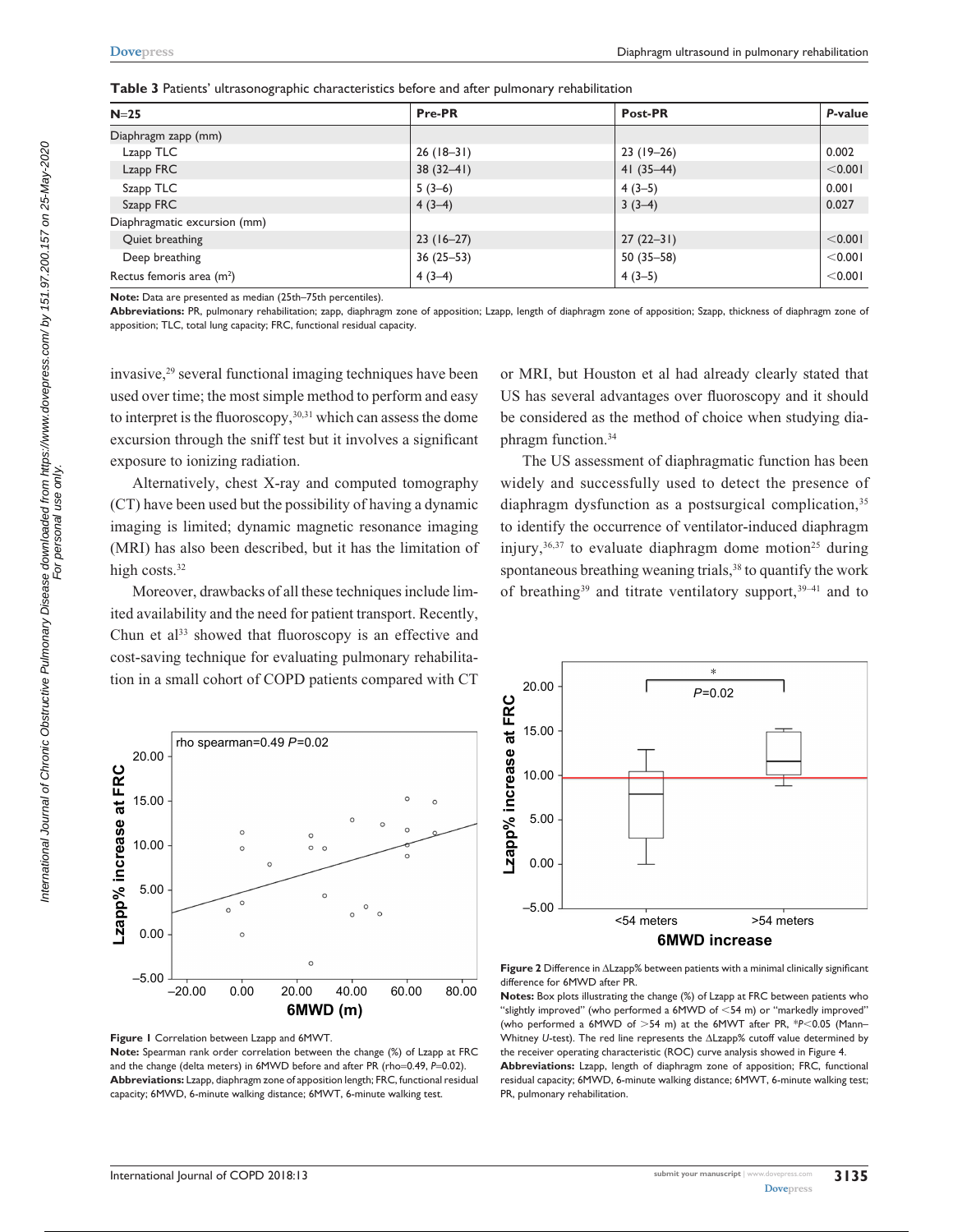| Ultrasonographic measurements      | 6MWD $>54$ m          | 6MWD $<$ 54 m          | P-value |
|------------------------------------|-----------------------|------------------------|---------|
|                                    | $N=8$                 | $N=17$                 |         |
| Diaphragm zapp                     |                       |                        |         |
| $\Delta$ Lzapp TLC%                | $-15$ (-26 to $-12$ ) | $-18$ (-23 to -9)      | 0.791   |
| $\Delta$ Lzapp FRC $\%$            | $12(10-15)$           | $8(3-11)$              | 0.023   |
| $\Delta$ Szapp TLC%                | $-5$ ( $-8$ to $-2$ ) | $-5$ ( $-10$ to $-3$ ) | 0.733   |
| $\Delta$ Szapp FRC%                | $-6$ ( $-9$ to 0)     | $-7$ ( $-11$ to 0)     | 0.850   |
| Diaphragmatic excursion            |                       |                        |         |
| $\Delta$ Quiet breathing, %        | $5(2-10)$             | $15(3-44)$             | 0.112   |
| $\triangle$ Deep breathing, %      | $6(1-12)$             | $17(5-47)$             | 0.132   |
| $\triangle$ Rectus femoris area, % | $10(6-15)$            | $8(4-12)$              | 0.850   |

**Table 4** Patients' percentage of change of ultrasonographic measurements after pulmonary rehabilitation between "markedly improved" and "slightly improved" patients based on MCID at 6MWT

**Note:** Data are presented as median (25th–75th percentiles).

**Abbreviations:** MCID, minimally clinical important difference; PR, pulmonary rehabilitation; zapp, diaphragm zone of apposition; Lzapp, length of diaphragm zone of apposition; Szapp, thickness of diaphragm zone of apposition; TLC, total lung capacity; FRC, functional residual capacity; 6MWD, 6-minute walking distance; 6MWT, 6-minute walking test.

predict extubation success.42 This technique has been studied in COPD patients, showing a reduction in diaphragmatic excursion and thickening in the subset of patients with more pronounced air-trapping<sup>11,43,44</sup> and to establish diaphragmatic dysfunction,<sup>45</sup> but no studies have explored the use of this technique in the PR settings.

The first remarkable finding of this study is that the sonographic evaluation of the diaphragm is able to document a significant change of diaphragmatic excursion after PR in COPD patients. Our study also strengthened the results of previous studies<sup>26,46</sup> about the utility of ultrasound



**Figure 3** Difference in ΔLzapp% between patients with a minimal clinically significant difference for CAT after PR.

**Notes:** Box plots illustrating the change (%) of Lzapp at FRC between patients "slightly improved" (who achieved a  $<$ 2 points reduction of CAT score) or "markedly improved" (who achieved  $\geq$ 2 points reduction in CAT score), \* $P$ <0.05 (Mann– Whitney *U*-test). The red line represents the ΔLzapp% cutoff value determined by the receiver operating characteristic (ROC) curve analysis showed in Figure 5. **Abbreviations:** Lzapp, length of diaphragm zone of apposition; FRC, functional residual capacity; CAT, COPD Assessment Test; PR, pulmonary rehabilitation.

measurements of the rectus femoris area as a noninvasive tool of measuring muscle mass change in patients who underwent PR.

The portability and wide availability of US make sonographic evaluation of both diaphragm and quadriceps femoris ideally suited for a routine incorporation into the PR assessment, to complement a more complete appraisal of COPD patients undergoing PR, to measure individual's progresses, to potentially tailor PR program for each patient, and to evaluate its outcomes. Indeed, the US technique does not require any special effort, coordination, or cooperation, and therefore can be easily used also in older and more severe patients. Moreover, we can speculate that US diaphragmatic assessment may help in identifying the subpopulation of COPD patients with diaphragm muscle dysfunction and consequent ventilatory mechanics alterations that may expose patients at a major risk of reexacerbation due to a low maximum diaphragm excursion;<sup>47</sup> therefore, this technique can be helpful in phenotyping subgroups of COPD patients, identifying those who are potentially more frail and probably at higher risk of exacerbations and it might be even used as a criterion for assigning a rehabilitation priority in the waiting list for the inhospital PR program. Furthermore, US is an accurate, reproducible, and relatively easy to learn technique that needs little learning curve; therefore, even physiotherapists could use this tool in their clinical decisionmaking processes before and after PR, as already reported in the literature.<sup>48</sup>

The second important finding of our study is that the US assessment of diaphragmatic function may accurately predict the response to PR. In fact, in our study the intraindividual ΔLzapp% was significantly higher in patients who markedly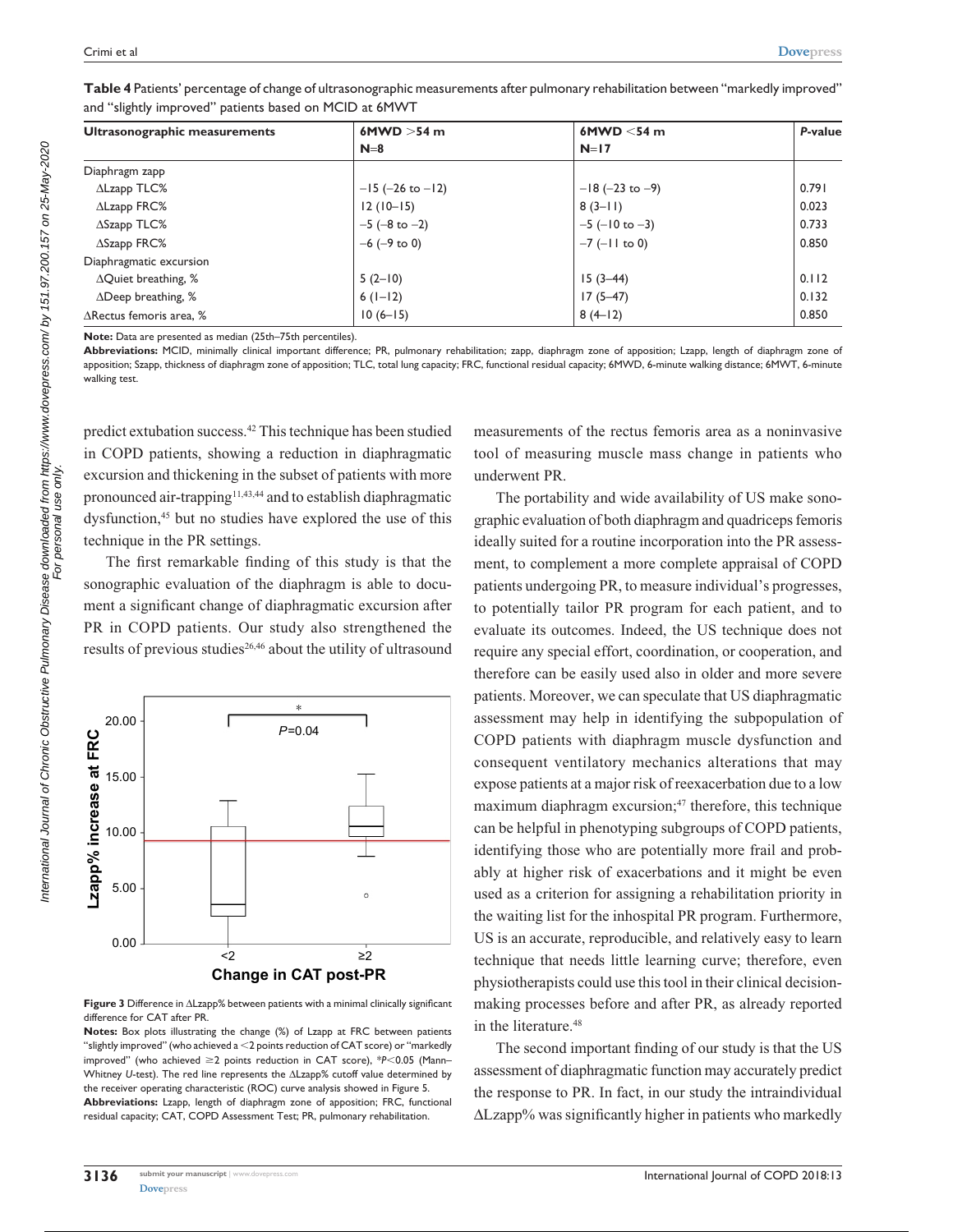| Ultrasonographic measurements      | $CAT \geq 2$          | CAT < 2                | P-value |
|------------------------------------|-----------------------|------------------------|---------|
|                                    | $N=14$                | $N=11$                 |         |
| Diaphragm Zapp                     |                       |                        |         |
| $\Delta$ Lzapp TLC%                | $-18$ (-26 to $-15$ ) | $-13$ (-23 to -2)      | 0.197   |
| $\Delta$ Lzapp FRC%                | $11(10-12)$           | $4(2-11)$              | 0.043   |
| $\triangle$ Szapp TLC%             | $-4$ (-8 to $-3$ )    | $-6$ ( $-10$ to $-2$ ) | 0.863   |
| $\Delta$ Szapp FRC%                | $-5$ ( $-10$ to 0)    | $-8$ ( $-12$ to 0)     | 0.756   |
| Diaphragmatic excursion            |                       |                        |         |
| $\Delta$ Quiet breathing, %        | $10(1-15)$            | $38(3-60)$             | 0.180   |
| $\Delta$ Deep breathing, %         | $14(6-31)$            | $17(3-47)$             | 0.913   |
| $\triangle$ Rectus femoris area, % | $8(3-17)$             | $8(4-12)$              |         |

**Table 5** Patients' percentage of change of ultrasonographic measurements after pulmonary rehabilitation between "markedly improved" and "slightly improved" patients based on MCID at CAT

**Note:** Data are presented as median (25th–75th percentiles).

**Abbreviations:** MCID, minimally clinical important difference; PR, pulmonary rehabilitation; Zapp, diaphragm zone of apposition; Lzapp, length of diaphragm zone of apposition; Szapp, thickness of diaphragm zone of apposition; TLC, total lung capacity; FRC, functional residual capacity; CAT, COPD Assessment Test.

improved after PR in terms of reaching a meaningful target (MCID) at 6MWT and CAT score. Moreover, our study showed that a cut-off value of  $>9\%$   $\Delta$ Lzapp% showed a positive predictive value in discriminating clinically meaningful improvement both in the 6MWD and CAT scores of COPD patients after PR. Therefore, these findings should remind clinicians about the importance of diaphragm evaluation using thoracic US in daily clinical practice and that the identification of this percentage of change after PR may contribute in phenotyping COPD patients with a fast and non-invasive technique.

Last but not least, a sonographic study can demonstrate to patients the improvement of the muscle function with a simple visual image; therefore, we can speculate that this might be used as a coping strategy for patients, feeling involved in the management of their disease, and hopefully improving adherence to

**ROC curve for Lzapp% increase at FRC** 



**Figure 4** Receiver operating characteristic (ROC) curve for ΔLzapp% in relation to 6MWD.

**Note:** ROC curves estimate the ability of Lzapp change (as percentage of baseline) to predict a significant improvement in  $6MWD$  after PR (AUC=0.83, cutoff  $\geq$  10%, sensitivity=83%, specificity=74%).

**Abbreviations:** AUC, area under the curve; Lzapp, length of diaphragm zone of apposition; FRC, functional residual capacity; 6MWD, 6-minute walking distance; 6MWT, 6-minute walking test; PR, pulmonary rehabilitation.

 $1.0$  $0.8$ Sensitivity Sensitivity  $0.6$  $0.4$  $0.2$  $0.0$ 0.0 0.2 0.4 0.6 0.8 1.0 1 - specificity

**Figure 5** Receiver operating characteristic (ROC) curve for ΔLzapp% in relation to CAT.

**Note:** ROC curves estimate the ability of Lzapp change (as percentage of baseline) to predict a significant improvement in CAT after PR (AUC=0.76, cutoff  $>9\%$ , sensitivity=80%, specificity=62%).

**Abbreviations:** AUC, area under the curve; Lzapp, length of diaphragm zone of apposition; FRC, functional residual capacity; CAT, COPD Assessment Test; PR, pulmonary rehabilitation.

**International Journal of COPD 2018:13 submit your manuscript**   $\frac{1}{2}$  submit your manuscript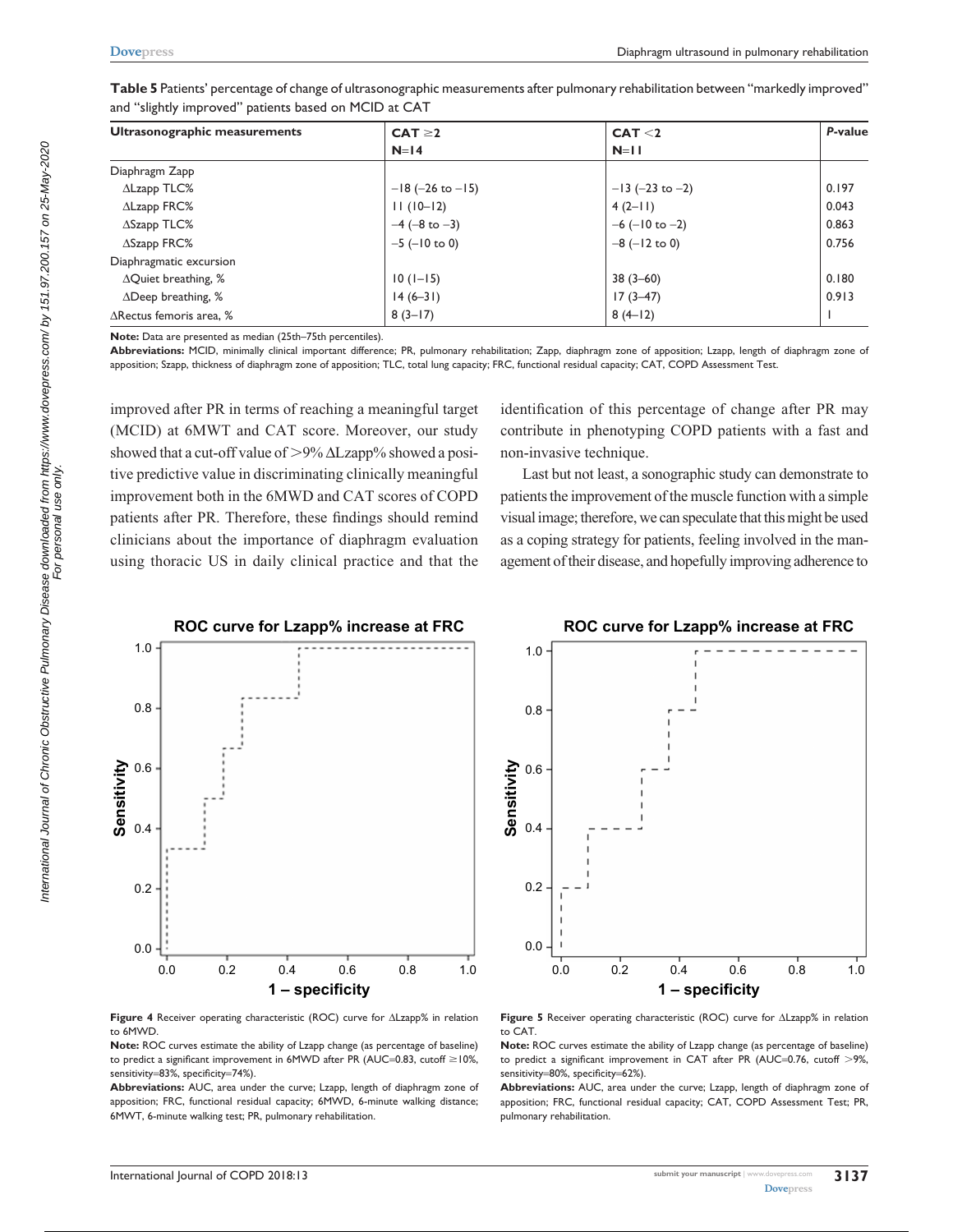PR program. There are several limitations to the present study that should be mentioned. First, the relatively small number of patients might have influenced the results; second, we did not measure diaphragmatic thickness during inspiration that has been used as an indirect measurement of muscle fiber contraction; even though several different US techniques have been described so far, at the moment, no standardized approaches are recommended for a comprehensive study of diaphragm function.49 Third, health-related quality of life measurements such as SGRQ were not recorded for all patients and therefore not suitable for data analysis. Moreover, we did not measure the maximal static inspiratory pressure and maximal static expiratory pressure. Finally, we have to consider that US can be operator dependent; in the present study, US data recordings were reported only by one physician, qualified in using ultrasonography in daily practice; therefore, the interobserver variability could not be evaluated. Nevertheless, we really believe that our results have important clinical implications that can still be generalized in the hospital-based settings.

In conclusion, our study supports the routine use of US diaphragmatic assessment before and after PR as an additional tool for the evaluation of clinical effects of PR in COPD patients. It provides a rapid, reliable, noninvasive and relatively easy-to-use approach that allows repeated measures and does not require patient's effort or coordination, and it should be used in combination with other exams to assess PR outcomes.

# **Acknowledgments**

The study was presented as an abstract at the ERS International Congress 2018 held in Paris, September 15–19, 2018. No potential conflicts of interest exist with any companies or organizations whose products or services may be discussed in this article. Support was provided solely from institutional and department resources.

# **Author contributions**

CC is the guarantor of the content of the manuscript, including the data and analysis, and certifies that the methods, data, and analysis set forth in this paper are truthful and accurate. TA has performed diaphragmatic ultrasound recordings to our patient population. All authors made substantial contributions to the conception and design of the analysis and interpretation of data. All authors contributed toward data analysis, drafting and revision of the paper, and agreed to be accountable for all aspects of the work. All authors provided their final approval to the version to be published. The authors are accountable for the accuracy and integrity of this work.

# **Disclosure**

The authors report no conflicts of interest in this work.

#### **References**

- 1. Spruit MA, Singh SJ, Garvey C, et al. An official American Thoracic Society/European Respiratory Society statement: key concepts and advances in pulmonary rehabilitation. *Am J Respir Crit Care Med*. 2013; 188(8):e13–e64.
- 2. Casaburi R, Porszasz J, Burns MR, Carithers ER, Chang RS, Cooper CB. Physiologic benefits of exercise training in rehabilitation of patients with severe chronic obstructive pulmonary disease. *Am J Respir Crit Care Med*. 1997;155(5):1541–1551.
- 3. Sala E, Roca J, Marrades RM, et al. Effects of endurance training on skeletal muscle bioenergetics in chronic obstructive pulmonary disease. *Am J Respir Crit Care Med*. 1999;159(6):1726–1734.
- 4. Gigliotti F, Coli C, Bianchi R, et al. Exercise training improves exertional dyspnea in patients with COPD: evidence of the role of mechanical factors. *Chest*. 2003;123(6):1794–1802.
- 5. Takigawa N, Tada A, Soda R, et al. Comprehensive pulmonary rehabilitation according to severity of COPD. *Respir Med*. 2007;101(2): 326–332.
- 6. Vogiatzis I, Zakynthinos S. The physiological basis of rehabilitation in chronic heart and lung disease. *J Appl Physiol*. 2013;115(1): 16–21.
- 7. Niederman MS, Clemente PH, Fein AM, et al. Benefits of a multidisciplinary pulmonary rehabilitation program. Improvements are independent of lung function. *Chest*. 1991;99(4):798–804.
- 8. Vogiatzis I, Williamson AF, Miles J, Taylor IK. Physiological response to moderate exercise workloads in a pulmonary rehabilitation program in patients with varying degrees of airflow obstruction. *Chest*. 1999;116(5):1200–1207.
- 9. Karapolat H, Atasever A, Atamaz F, Kirazli Y, Elmas F, Erdinç E. Do the benefits gained using a short-term pulmonary rehabilitation program remain in COPD patients after participation? *Lung*. 2007;185(4): 221–225.
- 10. Singh S. Approaches to outcome assessment in pulmonary rehabilitation. *Clin Chest Med*. 2014;35(2):353–361.
- 11. Smargiassi A, Inchingolo R, Tagliaboschi L, di Marco Berardino A, Valente S, Corbo GM. Ultrasonographic assessment of the diaphragm in chronic obstructive pulmonary disease patients: relationships with pulmonary function and the influence of body composition – a pilot study. *Respiration*. 2014;87(5):364–371.
- 12. Zanforlin A, Smargiassi A, Inchingolo R, di Marco Berardino A, Valente S, Ramazzina E. Ultrasound analysis of diaphragm kinetics and the diagnosis of airway obstruction: the role of the M-mode index of obstruction. *Ultrasound Med Biol*. 2014;40(6):1065–1071.
- 13. Vestbo J, Hurd SS, Agustí AG, et al. Global strategy for the diagnosis, management, and prevention of chronic obstructive pulmonary disease: GOLD executive summary. *Am J Respir Crit Care Med*. 2013;187(4):347–365.
- 14. Bolton CE, Bevan-Smith EF, Blakey JD, et al. British Thoracic Society guideline on pulmonary rehabilitation in adults. *Thorax*. 2013; 68(Suppl 2):ii1–ii30.
- 15. Bestall JC, Paul EA, Garrod R, Garnham R, Jones PW, Wedzicha JA. Usefulness of the Medical Research Council (MRC) dyspnoea scale as a measure of disability in patients with chronic obstructive pulmonary disease. *Thorax*. 1999;54(7):581–586.
- 16. Jones PW, Harding G, Berry P, Wiklund I, Chen WH, Kline Leidy N. Development and first validation of the COPD Assessment Test. *Eur Respir J*. 2009;34(3):648–654.
- 17. Celli BR, Cote CG, Marin JM, et al. The body-mass index, airflow obstruction, dyspnea, and exercise capacity index in chronic obstructive pulmonary disease. *N Engl J Med*. 2004;350(10):1005–1012.
- 18. Charlson M, Szatrowski TP, Peterson J, Gold J. Validation of a combined comorbidity index. *J Clin Epidemiol*. 1994;47(11):1245–1251.
- 19. Spirometry Sof. Update. American Thoracic Society. *Am J Respir Crit Care Med*. 19941995;152(3):1107–1136.